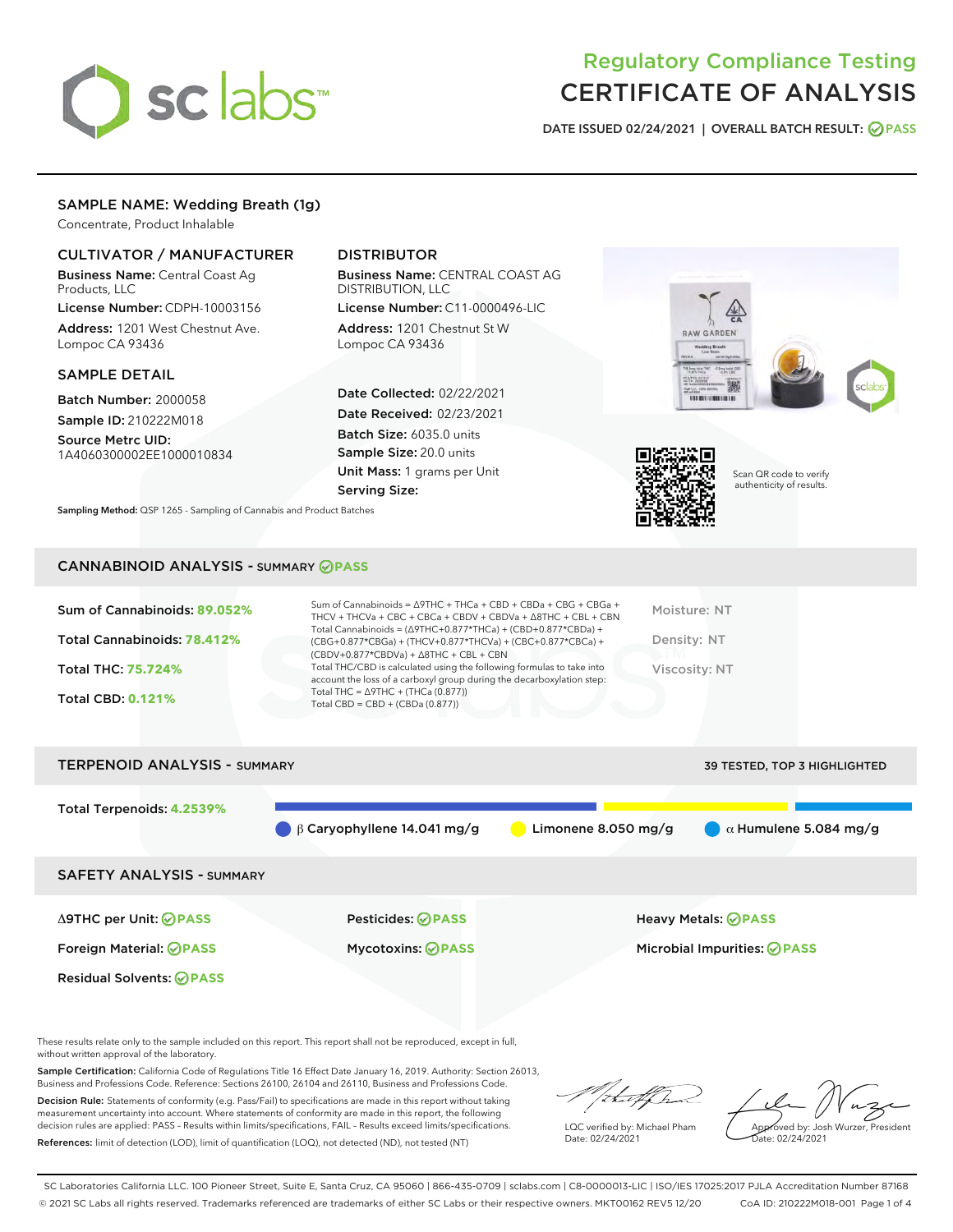



WEDDING BREATH (1G) | DATE ISSUED 02/24/2021 | OVERALL BATCH RESULT:  $\bigcirc$  PASS

## CANNABINOID TEST RESULTS - 02/23/2021 2 PASS

Tested by high-performance liquid chromatography with diode-array detection (HPLC-DAD). **Method:** QSP 1157 - Analysis of Cannabinoids by HPLC-DAD

TOTAL CANNABINOIDS: **78.412%** Total Cannabinoids (Total THC) + (Total CBD) +

(Total CBG) + (Total THCV) + (Total CBC) + (Total CBDV) + ∆8THC + CBL + CBN

TOTAL THC: **75.724%** Total THC (∆9THC+0.877\*THCa)

TOTAL CBD: **0.121%**

Total CBD (CBD+0.877\*CBDa)

TOTAL CBG: 1.59% Total CBG (CBG+0.877\*CBGa) TOTAL THCV: 0.328% Total THCV (THCV+0.877\*THCVa)

TOTAL CBC: 0.649% Total CBC (CBC+0.877\*CBCa)

TOTAL CBDV: ND Total CBDV (CBDV+0.877\*CBDVa)

| <b>COMPOUND</b>  | LOD/LOQ<br>(mg/g)          | <b>MEASUREMENT</b><br><b>UNCERTAINTY</b><br>(mg/g) | <b>RESULT</b><br>(mg/g) | <b>RESULT</b><br>(%) |
|------------------|----------------------------|----------------------------------------------------|-------------------------|----------------------|
| <b>THCa</b>      | 0.05/0.14                  | ±21.486                                            | 836.03                  | 83.603               |
| <b>A9THC</b>     | 0.06 / 0.26                | ±0.827                                             | 24.04                   | 2.404                |
| <b>CBGa</b>      | 0.1 / 0.2                  | ±0.85                                              | 16.2                    | 1.62                 |
| <b>CBCa</b>      | 0.07/0.28                  | ±0.362                                             | 7.40                    | 0.740                |
| <b>THCVa</b>     | 0.07/0.20                  | ±0.178                                             | 3.74                    | 0.374                |
| <b>CBG</b>       | 0.06/0.19                  | ±0.068                                             | 1.73                    | 0.173                |
| <b>CBDa</b>      | 0.02/0.19                  | ±0.040                                             | 1.38                    | 0.138                |
| <b>CBC</b>       | 0.2/0.5                    | N/A                                                | $<$ LOQ                 | $<$ LOQ              |
| $\triangle$ 8THC | 0.1/0.4                    | N/A                                                | <b>ND</b>               | <b>ND</b>            |
| <b>THCV</b>      | 0.1/0.2                    | N/A                                                | <b>ND</b>               | <b>ND</b>            |
| <b>CBD</b>       | 0.07/0.29                  | N/A                                                | <b>ND</b>               | <b>ND</b>            |
| <b>CBDV</b>      | 0.04/0.15                  | N/A                                                | <b>ND</b>               | <b>ND</b>            |
| <b>CBDVa</b>     | 0.03/0.53                  | N/A                                                | <b>ND</b>               | <b>ND</b>            |
| <b>CBL</b>       | 0.06 / 0.24                | N/A                                                | <b>ND</b>               | <b>ND</b>            |
| <b>CBN</b>       | 0.1/0.3                    | N/A                                                | <b>ND</b>               | <b>ND</b>            |
|                  | <b>SUM OF CANNABINOIDS</b> |                                                    | 890.52 mg/g             | 89.052%              |

#### **UNIT MASS: 1 grams per Unit**

| ∆9THC per Unit                        | 1120 per-package limit     | 24.04 mg/unit<br><b>PASS</b> |  |
|---------------------------------------|----------------------------|------------------------------|--|
| <b>Total THC per Unit</b>             |                            | 757.24 mg/unit               |  |
| <b>CBD per Unit</b>                   |                            | <b>ND</b>                    |  |
| <b>Total CBD per Unit</b>             |                            | $1.21$ mg/unit               |  |
| Sum of Cannabinoids<br>per Unit       |                            | 890.52 mg/unit               |  |
| <b>Total Cannabinoids</b><br>per Unit |                            | 784.12 mg/unit               |  |
| <b>MOISTURE TEST RESULT</b>           | <b>DENSITY TEST RESULT</b> | <b>VISCOSITY TEST RESULT</b> |  |

**MOISTURE TEST RESULT**

Not Tested

Not Tested

Not Tested

#### TERPENOID TEST RESULTS - 02/24/2021

Terpene analysis utilizing gas chromatography-flame ionization detection (GC-FID). Terpenes are the aromatic compounds that endow cannabis with their unique scent and effect. Following are the primary terpenes detected. **Method:** QSP 1192 - Analysis of Terpenoids by GC-FID

| <b>COMPOUND</b>         | LOD/LOQ<br>(mg/g) | <b>MEASUREMENT</b><br><b>UNCERTAINTY</b><br>(mg/g) | <b>RESULT</b><br>(mg/g)                         | <b>RESULT</b><br>(%) |
|-------------------------|-------------------|----------------------------------------------------|-------------------------------------------------|----------------------|
| $\beta$ Caryophyllene   | 0.004 / 0.012     | ±0.4999                                            | 14.041                                          | 1.4041               |
| Limonene                | 0.005 / 0.016     | ±0.1151                                            | 8.050                                           | 0.8050               |
| $\alpha$ Humulene       | 0.009/0.029       | ±0.1632                                            | 5.084                                           | 0.5084               |
| Linalool                | 0.009 / 0.032     | ±0.1057                                            | 2.781                                           | 0.2781               |
| Terpinolene             | 0.008 / 0.026     | ±0.0362                                            | 1.764                                           | 0.1764               |
| $\alpha$ Bisabolol      | 0.008 / 0.026     | ±0.0914                                            | 1.712                                           | 0.1712               |
| <b>Myrcene</b>          | 0.008 / 0.025     | ±0.0214                                            | 1.656                                           | 0.1656               |
| Fenchol                 | 0.010 / 0.034     | ±0.0551                                            | 1.425                                           | 0.1425               |
| Terpineol               | 0.016 / 0.055     | ±0.0786                                            | 1.280                                           | 0.1280               |
| Valencene               | 0.009 / 0.030     | ±0.0664                                            | 0.964                                           | 0.0964               |
| $\beta$ Pinene          | 0.004 / 0.014     | ±0.0089                                            | 0.778                                           | 0.0778               |
| Ocimene                 | 0.011 / 0.038     | ±0.0235                                            | 0.733                                           | 0.0733               |
| $\alpha$ Pinene         | 0.005 / 0.017     | ±0.0038                                            | 0.444                                           | 0.0444               |
| <b>Nerolidol</b>        | 0.009 / 0.028     | ±0.0269                                            | 0.427                                           | 0.0427               |
| trans-ß-Farnesene       | 0.008 / 0.025     | ±0.0129                                            | 0.363                                           | 0.0363               |
| <b>Borneol</b>          | 0.005 / 0.016     | ±0.0113                                            | 0.270                                           | 0.0270               |
| Caryophyllene<br>Oxide  | 0.010 / 0.033     | ±0.0093                                            | 0.202                                           | 0.0202               |
| Citronellol             | 0.003 / 0.010     | ±0.0048                                            | 0.098                                           | 0.0098               |
| Camphene                | 0.005 / 0.015     | ±0.0009                                            | 0.081                                           | 0.0081               |
| Fenchone                | 0.009 / 0.028     | ±0.0019                                            | 0.064                                           | 0.0064               |
| Geraniol                | 0.002 / 0.007     | ±0.0026                                            | 0.059                                           | 0.0059               |
| Sabinene Hydrate        | 0.006 / 0.022     | ±0.0020                                            | 0.052                                           | 0.0052               |
| $\gamma$ Terpinene      | 0.006 / 0.018     | ±0.0008                                            | 0.044                                           | 0.0044               |
| $\alpha$ Phellandrene   | 0.006 / 0.020     | ±0.0005                                            | 0.040                                           | 0.0040               |
| $\alpha$ Terpinene      | 0.005 / 0.017     | ±0.0006                                            | 0.039                                           | 0.0039               |
| 3 Carene                | 0.005 / 0.018     | ±0.0005                                            | 0.033                                           | 0.0033               |
| Sabinene                | 0.004 / 0.014     | ±0.0003                                            | 0.021                                           | 0.0021               |
| Eucalyptol              | 0.006 / 0.018     | ±0.0005                                            | 0.021                                           | 0.0021               |
| Nerol                   | 0.003 / 0.011     | ±0.0006                                            | 0.013                                           | 0.0013               |
| p-Cymene                | 0.005/0.016       | N/A                                                | <loq< th=""><th><loq< th=""></loq<></th></loq<> | <loq< th=""></loq<>  |
| Isoborneol              | 0.004 / 0.012     | N/A                                                | <loq< th=""><th>100</th></loq<>                 | 100                  |
| Guaiol                  | 0.009 / 0.030     | N/A                                                | <loq< th=""><th><loq< th=""></loq<></th></loq<> | <loq< th=""></loq<>  |
| (-)-Isopulegol          | 0.005 / 0.016     | N/A                                                | ND                                              | ND                   |
| Camphor                 | 0.006 / 0.019     | N/A                                                | ND                                              | ND                   |
| Menthol                 | 0.008 / 0.025     | N/A                                                | ND                                              | ND                   |
| R-(+)-Pulegone          | 0.003 / 0.011     | N/A                                                | ND                                              | ND                   |
| <b>Geranyl Acetate</b>  | 0.004 / 0.014     | N/A                                                | ND                                              | ND                   |
| $\alpha$ Cedrene        | 0.005 / 0.016     | N/A                                                | ND                                              | ND                   |
| Cedrol                  | 0.008 / 0.027     | N/A                                                | ND                                              | ND                   |
| <b>TOTAL TERPENOIDS</b> |                   |                                                    | 42.539 mg/g                                     | 4.2539%              |

SC Laboratories California LLC. 100 Pioneer Street, Suite E, Santa Cruz, CA 95060 | 866-435-0709 | sclabs.com | C8-0000013-LIC | ISO/IES 17025:2017 PJLA Accreditation Number 87168 © 2021 SC Labs all rights reserved. Trademarks referenced are trademarks of either SC Labs or their respective owners. MKT00162 REV5 12/20 CoA ID: 210222M018-001 Page 2 of 4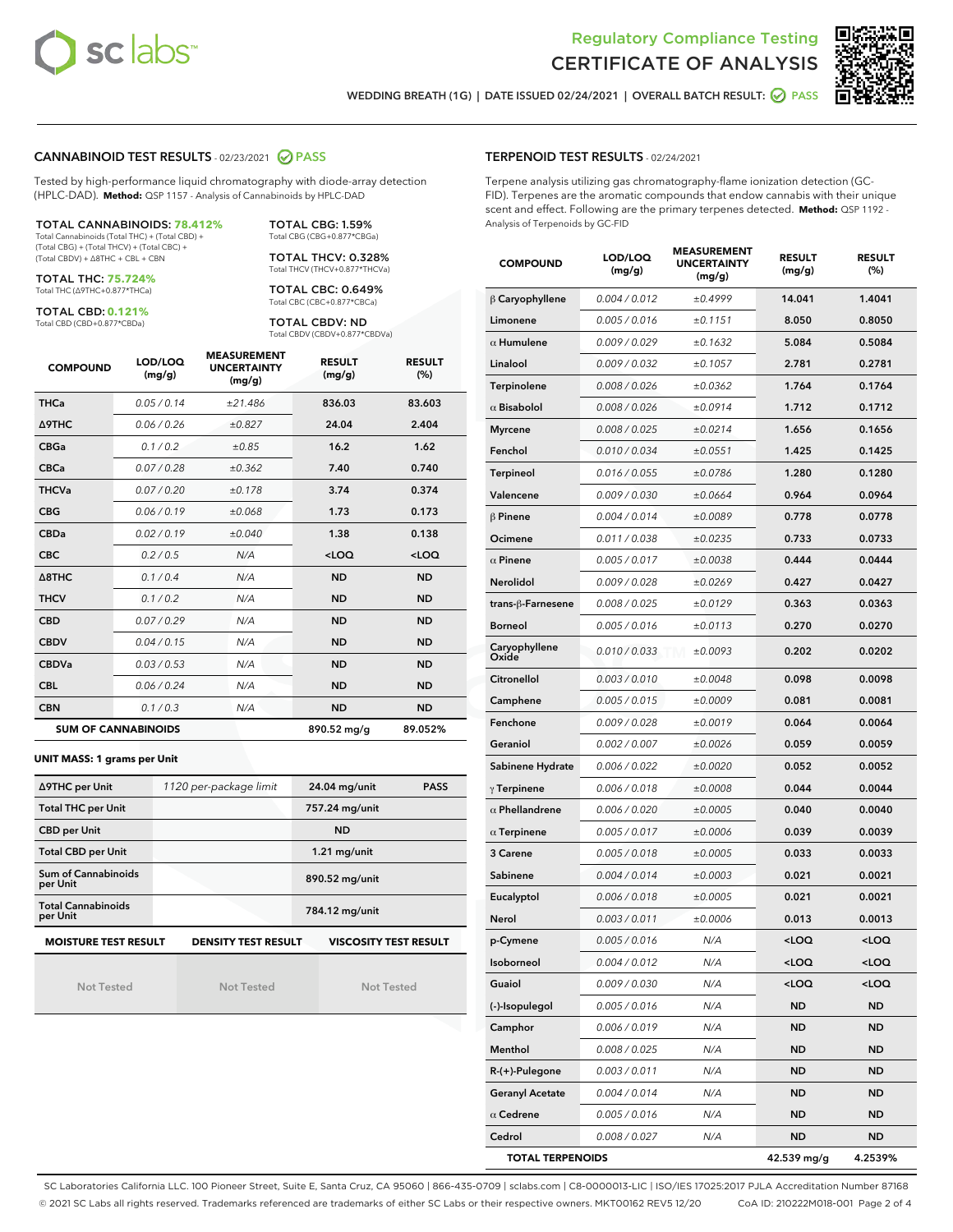



WEDDING BREATH (1G) | DATE ISSUED 02/24/2021 | OVERALL BATCH RESULT: @ PASS

# CATEGORY 1 PESTICIDE TEST RESULTS - 02/24/2021 2 PASS

Pesticide and plant growth regulator analysis utilizing high-performance liquid chromatography-mass spectrometry (HPLC-MS) or gas chromatography-mass spectrometry (GC-MS). \*GC-MS utilized where indicated. **Method:** QSP 1212 - Analysis of Pesticides and Mycotoxins by LC-MS or QSP 1213 - Analysis of Pesticides by GC-MS

| 0.03 / 0.08<br><b>ND</b><br><b>PASS</b><br>Aldicarb<br>$\ge$ LOD<br>N/A<br>Carbofuran<br>0.02 / 0.05<br>N/A<br>$\ge$ LOD<br><b>ND</b><br><b>PASS</b><br>Chlordane*<br>0.03 / 0.08<br>$\ge$ LOD<br>N/A<br><b>ND</b><br><b>PASS</b><br>Chlorfenapyr*<br>0.03/0.10<br>$\ge$ LOD<br>N/A<br><b>ND</b><br><b>PASS</b><br>0.02 / 0.06<br>N/A<br><b>ND</b><br><b>PASS</b><br>Chlorpyrifos<br>$\ge$ LOD<br>N/A<br>Coumaphos<br>0.02 / 0.07<br><b>ND</b><br><b>PASS</b><br>$\ge$ LOD<br>Daminozide<br>0.02 / 0.07<br>N/A<br><b>ND</b><br><b>PASS</b><br>$\ge$ LOD<br><b>DDVP</b><br>0.03/0.09<br>$>$ LOD<br>N/A<br><b>ND</b><br><b>PASS</b><br>(Dichlorvos)<br>Dimethoate<br>0.03/0.08<br>$\ge$ LOD<br>N/A<br><b>PASS</b><br><b>ND</b><br>0.03 / 0.10<br>N/A<br><b>ND</b><br><b>PASS</b><br>Ethoprop(hos)<br>$>$ LOD<br>0.02 / 0.06<br>N/A<br><b>ND</b><br><b>PASS</b><br>$\ge$ LOD<br>Etofenprox<br>Fenoxycarb<br>0.03/0.08<br>$\ge$ LOD<br>N/A<br><b>ND</b><br><b>PASS</b><br>0.03/0.08<br>$\ge$ LOD<br>N/A<br><b>ND</b><br><b>PASS</b><br>Fipronil<br>Imazalil<br>0.02 / 0.06<br>$>$ LOD<br>N/A<br><b>ND</b><br><b>PASS</b><br><b>Methiocarb</b><br>0.02 / 0.07<br>$\ge$ LOD<br>N/A<br><b>ND</b><br><b>PASS</b><br>Methyl<br>0.03/0.10<br>N/A<br><b>ND</b><br>$\ge$ LOD<br><b>PASS</b><br>parathion<br>0.03/0.09<br><b>Mevinphos</b><br>$\ge$ LOD<br>N/A<br><b>ND</b><br><b>PASS</b><br>Paclobutrazol<br>0.02 / 0.05<br>N/A<br>$>$ LOD<br><b>ND</b><br><b>PASS</b><br>0.03/0.09<br>N/A<br>$\ge$ LOD<br><b>ND</b><br><b>PASS</b><br>Propoxur<br>0.03 / 0.08<br><b>ND</b><br><b>PASS</b><br>Spiroxamine<br>$\ge$ LOD<br>N/A<br>Thiacloprid<br>0.03/0.10<br>N/A<br><b>ND</b><br><b>PASS</b><br>$\ge$ LOD | <b>COMPOUND</b> | LOD/LOQ<br>$(\mu g/g)$ | <b>ACTION</b><br><b>LIMIT</b><br>$(\mu g/g)$ | <b>MEASUREMENT</b><br><b>UNCERTAINTY</b><br>$(\mu g/g)$ | <b>RESULT</b><br>$(\mu g/g)$ | <b>RESULT</b> |
|------------------------------------------------------------------------------------------------------------------------------------------------------------------------------------------------------------------------------------------------------------------------------------------------------------------------------------------------------------------------------------------------------------------------------------------------------------------------------------------------------------------------------------------------------------------------------------------------------------------------------------------------------------------------------------------------------------------------------------------------------------------------------------------------------------------------------------------------------------------------------------------------------------------------------------------------------------------------------------------------------------------------------------------------------------------------------------------------------------------------------------------------------------------------------------------------------------------------------------------------------------------------------------------------------------------------------------------------------------------------------------------------------------------------------------------------------------------------------------------------------------------------------------------------------------------------------------------------------------------------------------------------------------------------------------------------|-----------------|------------------------|----------------------------------------------|---------------------------------------------------------|------------------------------|---------------|
|                                                                                                                                                                                                                                                                                                                                                                                                                                                                                                                                                                                                                                                                                                                                                                                                                                                                                                                                                                                                                                                                                                                                                                                                                                                                                                                                                                                                                                                                                                                                                                                                                                                                                                |                 |                        |                                              |                                                         |                              |               |
|                                                                                                                                                                                                                                                                                                                                                                                                                                                                                                                                                                                                                                                                                                                                                                                                                                                                                                                                                                                                                                                                                                                                                                                                                                                                                                                                                                                                                                                                                                                                                                                                                                                                                                |                 |                        |                                              |                                                         |                              |               |
|                                                                                                                                                                                                                                                                                                                                                                                                                                                                                                                                                                                                                                                                                                                                                                                                                                                                                                                                                                                                                                                                                                                                                                                                                                                                                                                                                                                                                                                                                                                                                                                                                                                                                                |                 |                        |                                              |                                                         |                              |               |
|                                                                                                                                                                                                                                                                                                                                                                                                                                                                                                                                                                                                                                                                                                                                                                                                                                                                                                                                                                                                                                                                                                                                                                                                                                                                                                                                                                                                                                                                                                                                                                                                                                                                                                |                 |                        |                                              |                                                         |                              |               |
|                                                                                                                                                                                                                                                                                                                                                                                                                                                                                                                                                                                                                                                                                                                                                                                                                                                                                                                                                                                                                                                                                                                                                                                                                                                                                                                                                                                                                                                                                                                                                                                                                                                                                                |                 |                        |                                              |                                                         |                              |               |
|                                                                                                                                                                                                                                                                                                                                                                                                                                                                                                                                                                                                                                                                                                                                                                                                                                                                                                                                                                                                                                                                                                                                                                                                                                                                                                                                                                                                                                                                                                                                                                                                                                                                                                |                 |                        |                                              |                                                         |                              |               |
|                                                                                                                                                                                                                                                                                                                                                                                                                                                                                                                                                                                                                                                                                                                                                                                                                                                                                                                                                                                                                                                                                                                                                                                                                                                                                                                                                                                                                                                                                                                                                                                                                                                                                                |                 |                        |                                              |                                                         |                              |               |
|                                                                                                                                                                                                                                                                                                                                                                                                                                                                                                                                                                                                                                                                                                                                                                                                                                                                                                                                                                                                                                                                                                                                                                                                                                                                                                                                                                                                                                                                                                                                                                                                                                                                                                |                 |                        |                                              |                                                         |                              |               |
|                                                                                                                                                                                                                                                                                                                                                                                                                                                                                                                                                                                                                                                                                                                                                                                                                                                                                                                                                                                                                                                                                                                                                                                                                                                                                                                                                                                                                                                                                                                                                                                                                                                                                                |                 |                        |                                              |                                                         |                              |               |
|                                                                                                                                                                                                                                                                                                                                                                                                                                                                                                                                                                                                                                                                                                                                                                                                                                                                                                                                                                                                                                                                                                                                                                                                                                                                                                                                                                                                                                                                                                                                                                                                                                                                                                |                 |                        |                                              |                                                         |                              |               |
|                                                                                                                                                                                                                                                                                                                                                                                                                                                                                                                                                                                                                                                                                                                                                                                                                                                                                                                                                                                                                                                                                                                                                                                                                                                                                                                                                                                                                                                                                                                                                                                                                                                                                                |                 |                        |                                              |                                                         |                              |               |
|                                                                                                                                                                                                                                                                                                                                                                                                                                                                                                                                                                                                                                                                                                                                                                                                                                                                                                                                                                                                                                                                                                                                                                                                                                                                                                                                                                                                                                                                                                                                                                                                                                                                                                |                 |                        |                                              |                                                         |                              |               |
|                                                                                                                                                                                                                                                                                                                                                                                                                                                                                                                                                                                                                                                                                                                                                                                                                                                                                                                                                                                                                                                                                                                                                                                                                                                                                                                                                                                                                                                                                                                                                                                                                                                                                                |                 |                        |                                              |                                                         |                              |               |
|                                                                                                                                                                                                                                                                                                                                                                                                                                                                                                                                                                                                                                                                                                                                                                                                                                                                                                                                                                                                                                                                                                                                                                                                                                                                                                                                                                                                                                                                                                                                                                                                                                                                                                |                 |                        |                                              |                                                         |                              |               |
|                                                                                                                                                                                                                                                                                                                                                                                                                                                                                                                                                                                                                                                                                                                                                                                                                                                                                                                                                                                                                                                                                                                                                                                                                                                                                                                                                                                                                                                                                                                                                                                                                                                                                                |                 |                        |                                              |                                                         |                              |               |
|                                                                                                                                                                                                                                                                                                                                                                                                                                                                                                                                                                                                                                                                                                                                                                                                                                                                                                                                                                                                                                                                                                                                                                                                                                                                                                                                                                                                                                                                                                                                                                                                                                                                                                |                 |                        |                                              |                                                         |                              |               |
|                                                                                                                                                                                                                                                                                                                                                                                                                                                                                                                                                                                                                                                                                                                                                                                                                                                                                                                                                                                                                                                                                                                                                                                                                                                                                                                                                                                                                                                                                                                                                                                                                                                                                                |                 |                        |                                              |                                                         |                              |               |
|                                                                                                                                                                                                                                                                                                                                                                                                                                                                                                                                                                                                                                                                                                                                                                                                                                                                                                                                                                                                                                                                                                                                                                                                                                                                                                                                                                                                                                                                                                                                                                                                                                                                                                |                 |                        |                                              |                                                         |                              |               |
|                                                                                                                                                                                                                                                                                                                                                                                                                                                                                                                                                                                                                                                                                                                                                                                                                                                                                                                                                                                                                                                                                                                                                                                                                                                                                                                                                                                                                                                                                                                                                                                                                                                                                                |                 |                        |                                              |                                                         |                              |               |
|                                                                                                                                                                                                                                                                                                                                                                                                                                                                                                                                                                                                                                                                                                                                                                                                                                                                                                                                                                                                                                                                                                                                                                                                                                                                                                                                                                                                                                                                                                                                                                                                                                                                                                |                 |                        |                                              |                                                         |                              |               |
|                                                                                                                                                                                                                                                                                                                                                                                                                                                                                                                                                                                                                                                                                                                                                                                                                                                                                                                                                                                                                                                                                                                                                                                                                                                                                                                                                                                                                                                                                                                                                                                                                                                                                                |                 |                        |                                              |                                                         |                              |               |

## CATEGORY 2 PESTICIDE TEST RESULTS - 02/24/2021 @ PASS

| <b>COMPOUND</b>   | LOD/LOQ<br>$(\mu g/g)$ | <b>ACTION</b><br><b>LIMIT</b><br>$(\mu g/g)$ | <b>MEASUREMENT</b><br><b>UNCERTAINTY</b><br>$(\mu g/g)$ | <b>RESULT</b><br>$(\mu g/g)$ | <b>RESULT</b> |
|-------------------|------------------------|----------------------------------------------|---------------------------------------------------------|------------------------------|---------------|
| Abamectin         | 0.03/0.10              | 0.1                                          | N/A                                                     | <b>ND</b>                    | <b>PASS</b>   |
| Acephate          | 0.02/0.07              | 0.1                                          | N/A                                                     | <b>ND</b>                    | <b>PASS</b>   |
| Acequinocyl       | 0.02/0.07              | 0.1                                          | N/A                                                     | <b>ND</b>                    | <b>PASS</b>   |
| Acetamiprid       | 0.02/0.05              | 0.1                                          | N/A                                                     | <b>ND</b>                    | <b>PASS</b>   |
| Azoxystrobin      | 0.02/0.07              | 0.1                                          | N/A                                                     | <b>ND</b>                    | <b>PASS</b>   |
| <b>Bifenazate</b> | 0.01/0.04              | 0.1                                          | N/A                                                     | <b>ND</b>                    | <b>PASS</b>   |
| <b>Bifenthrin</b> | 0.02/0.05              | 3                                            | N/A                                                     | <b>ND</b>                    | <b>PASS</b>   |
| <b>Boscalid</b>   | 0.03/0.09              | 0.1                                          | N/A                                                     | <b>ND</b>                    | <b>PASS</b>   |

# CATEGORY 2 PESTICIDE TEST RESULTS - 02/24/2021 continued

| <b>COMPOUND</b>               | LOD/LOQ<br>(µg/g) | <b>ACTION</b><br>LIMIT<br>$(\mu g/g)$ | <b>MEASUREMENT</b><br><b>UNCERTAINTY</b><br>$(\mu g/g)$ | <b>RESULT</b><br>(µg/g) | <b>RESULT</b> |
|-------------------------------|-------------------|---------------------------------------|---------------------------------------------------------|-------------------------|---------------|
| Captan                        | 0.19/0.57         | 0.7                                   | N/A                                                     | <b>ND</b>               | <b>PASS</b>   |
| Carbaryl                      | 0.02 / 0.06       | 0.5                                   | N/A                                                     | <b>ND</b>               | <b>PASS</b>   |
| Chlorantranilip-<br>role      | 0.04 / 0.12       | 10                                    | N/A                                                     | <b>ND</b>               | <b>PASS</b>   |
| Clofentezine                  | 0.03 / 0.09       | 0.1                                   | N/A                                                     | <b>ND</b>               | <b>PASS</b>   |
| Cyfluthrin                    | 0.12 / 0.38       | $\overline{2}$                        | N/A                                                     | <b>ND</b>               | <b>PASS</b>   |
| Cypermethrin                  | 0.11 / 0.32       | 1                                     | N/A                                                     | <b>ND</b>               | <b>PASS</b>   |
| <b>Diazinon</b>               | 0.02 / 0.05       | 0.1                                   | N/A                                                     | <b>ND</b>               | <b>PASS</b>   |
| Dimethomorph                  | 0.03 / 0.09       | 2                                     | N/A                                                     | <b>ND</b>               | <b>PASS</b>   |
| Etoxazole                     | 0.02 / 0.06       | 0.1                                   | N/A                                                     | <b>ND</b>               | <b>PASS</b>   |
| Fenhexamid                    | 0.03 / 0.09       | 0.1                                   | N/A                                                     | <b>ND</b>               | <b>PASS</b>   |
| Fenpyroximate                 | 0.02 / 0.06       | 0.1                                   | N/A                                                     | <b>ND</b>               | <b>PASS</b>   |
| Flonicamid                    | 0.03 / 0.10       | 0.1                                   | N/A                                                     | <b>ND</b>               | <b>PASS</b>   |
| Fludioxonil                   | 0.03 / 0.10       | 0.1                                   | N/A                                                     | <b>ND</b>               | <b>PASS</b>   |
| Hexythiazox                   | 0.02 / 0.07       | 0.1                                   | N/A                                                     | <b>ND</b>               | <b>PASS</b>   |
| Imidacloprid                  | 0.04 / 0.11       | 5                                     | N/A                                                     | <b>ND</b>               | <b>PASS</b>   |
| Kresoxim-methyl               | 0.02 / 0.07       | 0.1                                   | N/A                                                     | <b>ND</b>               | <b>PASS</b>   |
| Malathion                     | 0.03 / 0.09       | 0.5                                   | N/A                                                     | <b>ND</b>               | <b>PASS</b>   |
| Metalaxyl                     | 0.02 / 0.07       | 2                                     | N/A                                                     | <b>ND</b>               | <b>PASS</b>   |
| Methomyl                      | 0.03 / 0.10       | 1                                     | N/A                                                     | <b>ND</b>               | <b>PASS</b>   |
| Myclobutanil                  | 0.03 / 0.09       | 0.1                                   | N/A                                                     | <b>ND</b>               | <b>PASS</b>   |
| Naled                         | 0.02 / 0.07       | 0.1                                   | N/A                                                     | <b>ND</b>               | <b>PASS</b>   |
| Oxamyl                        | 0.04 / 0.11       | 0.5                                   | N/A                                                     | <b>ND</b>               | <b>PASS</b>   |
| Pentachloronitro-<br>benzene* | 0.03 / 0.09       | 0.1                                   | N/A                                                     | <b>ND</b>               | <b>PASS</b>   |
| Permethrin                    | 0.04 / 0.12       | 0.5                                   | N/A                                                     | <b>ND</b>               | <b>PASS</b>   |
| Phosmet                       | 0.03/0.10         | 0.1                                   | N/A                                                     | <b>ND</b>               | <b>PASS</b>   |
| Piperonylbu-<br>toxide        | 0.02 / 0.07       | 3                                     | N/A                                                     | <b>ND</b>               | <b>PASS</b>   |
| Prallethrin                   | 0.03 / 0.08       | 0.1                                   | N/A                                                     | <b>ND</b>               | <b>PASS</b>   |
| Propiconazole                 | 0.02 / 0.07       | 0.1                                   | N/A                                                     | <b>ND</b>               | <b>PASS</b>   |
| Pyrethrins                    | 0.04 / 0.12       | 0.5                                   | N/A                                                     | ND                      | PASS          |
| Pyridaben                     | 0.02 / 0.07       | 0.1                                   | N/A                                                     | <b>ND</b>               | <b>PASS</b>   |
| Spinetoram                    | 0.02 / 0.07       | 0.1                                   | N/A                                                     | <b>ND</b>               | <b>PASS</b>   |
| Spinosad                      | 0.02 / 0.07       | 0.1                                   | N/A                                                     | <b>ND</b>               | <b>PASS</b>   |
| Spiromesifen                  | 0.02 / 0.05       | 0.1                                   | N/A                                                     | <b>ND</b>               | <b>PASS</b>   |
| Spirotetramat                 | 0.02 / 0.06       | 0.1                                   | N/A                                                     | <b>ND</b>               | <b>PASS</b>   |
| Tebuconazole                  | 0.02 / 0.07       | 0.1                                   | N/A                                                     | <b>ND</b>               | <b>PASS</b>   |
| Thiamethoxam                  | 0.03 / 0.10       | 5                                     | N/A                                                     | <b>ND</b>               | <b>PASS</b>   |
| Trifloxystrobin               | 0.03 / 0.08       | 0.1                                   | N/A                                                     | <b>ND</b>               | <b>PASS</b>   |